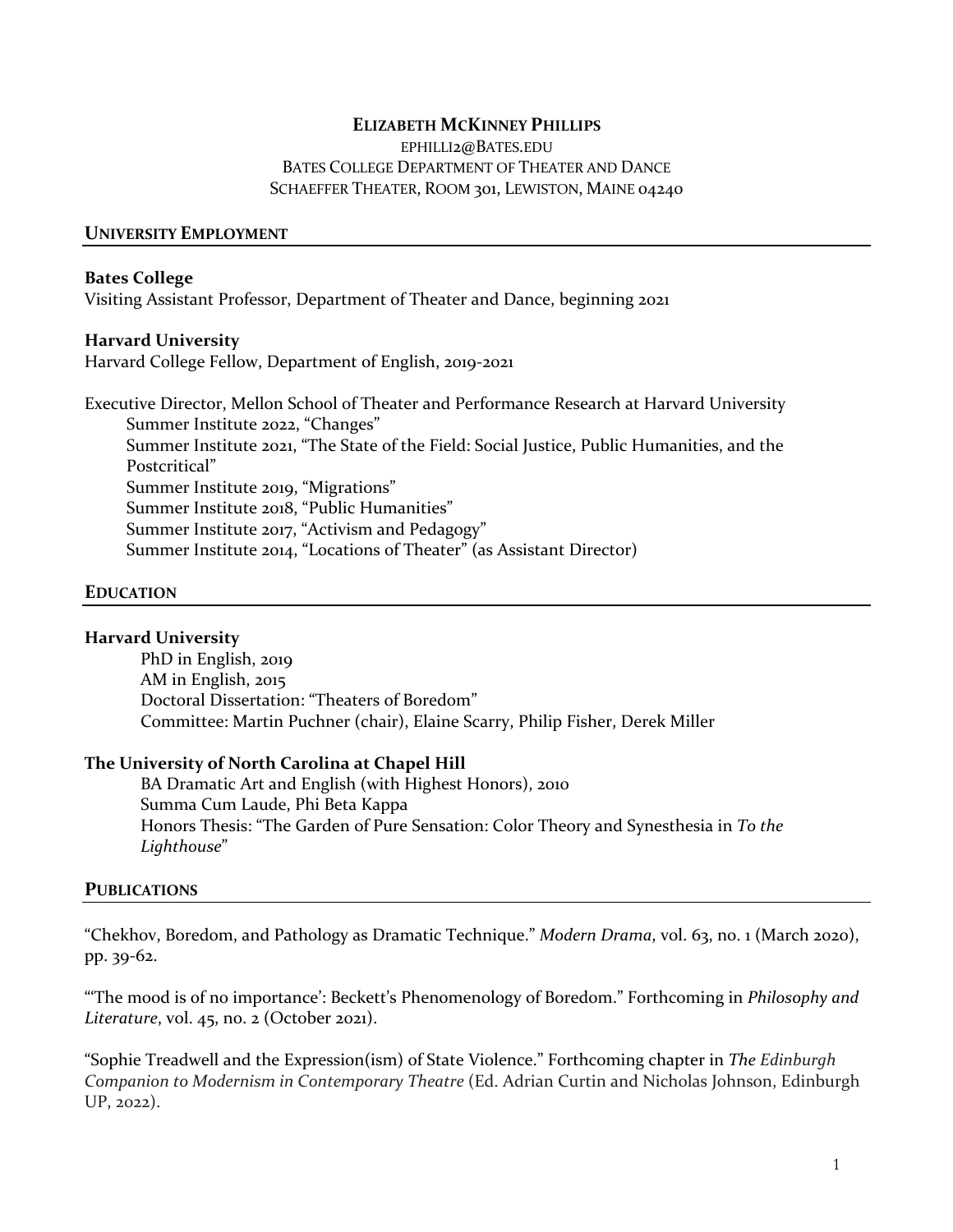"Boredom, Carcerality, and the Transformative Arts." In progress, commissioned for Post-45 Contemporaries cluster on boredom, ed. Busra Copuroglu and Daniel Sinykin.

"*Spectral Characters: Genre and Materiality on the Modern Stage*, by Sarah Balkin." (Book review.) *Modern Drama*, vol. 64, no. 1 (March 2021).

"Revolt. She Said. Revolt Again." (Performance review.) *Theatre Journal*, vol. 68, no. 4 (Dec 2016), pp. 670- 672.

Book manuscript in process: *The Radiant Abyss: Boredom and the Modern Stage* examines the ways in which boredom has been used, paradoxically, to galvanize audiences towards action, revolution, and empathy, and assesses the role of boring theater in shaping cultural perceptions of imprisonment and criminality.

# **SELECTED HONORS AND AWARDS**

Mellon Dissertation Fellow, Council for European Studies at Columbia University, 2018-2019.

Dissertation Completion Fellowship, Harvard University, 2017-2018.

Prize for Extraordinary Teaching (COVID-19 Response), Harvard University, Spring 2020.

Certificate for Faculty Teaching Excellence, Harvard University, Fall 2019, Spring 2020, Fall 2020.

Harvard University Bok Center Certificate of Excellence in Undergraduate Teaching, Fall 2014, Spring 2015, Fall 2015, Spring 2016, Fall 2017.

Samuel Beckett Summer School Fellow at Trinity College Dublin, Summer 2017.

Dexter Traveling Fellowship for research at the University of Reading, Harvard University, Summer 2017.

Term Time Fellowship, Harvard University, Fall 2016.

Helen Choate-Bell Award for best graduate essay on American literature, Harvard University Department of English, 2014.

Graduate School of Arts and Sciences Fellowship, Harvard University, 2012-2015.

Horst-Frenz Prize nominee for best graduate paper, American Comparative Literature Association, 2014.

Whitfield Award for the top undergraduate thesis for the University of North Carolina at Chapel Hill Department of English and Comparative Literature, 2009-2010.

Phi Beta Kappa, 2009.

Class of 1938 Fellow, for academic merit, University of North Carolina at Chapel Hill, 2009.

Josef Adler Award for excellence in Dramatic Art, University of North Carolina at Chapel Hill, 2009.

# **UNIVERSITY TEACHING**

# **Bates College**

**As Instructor of Record**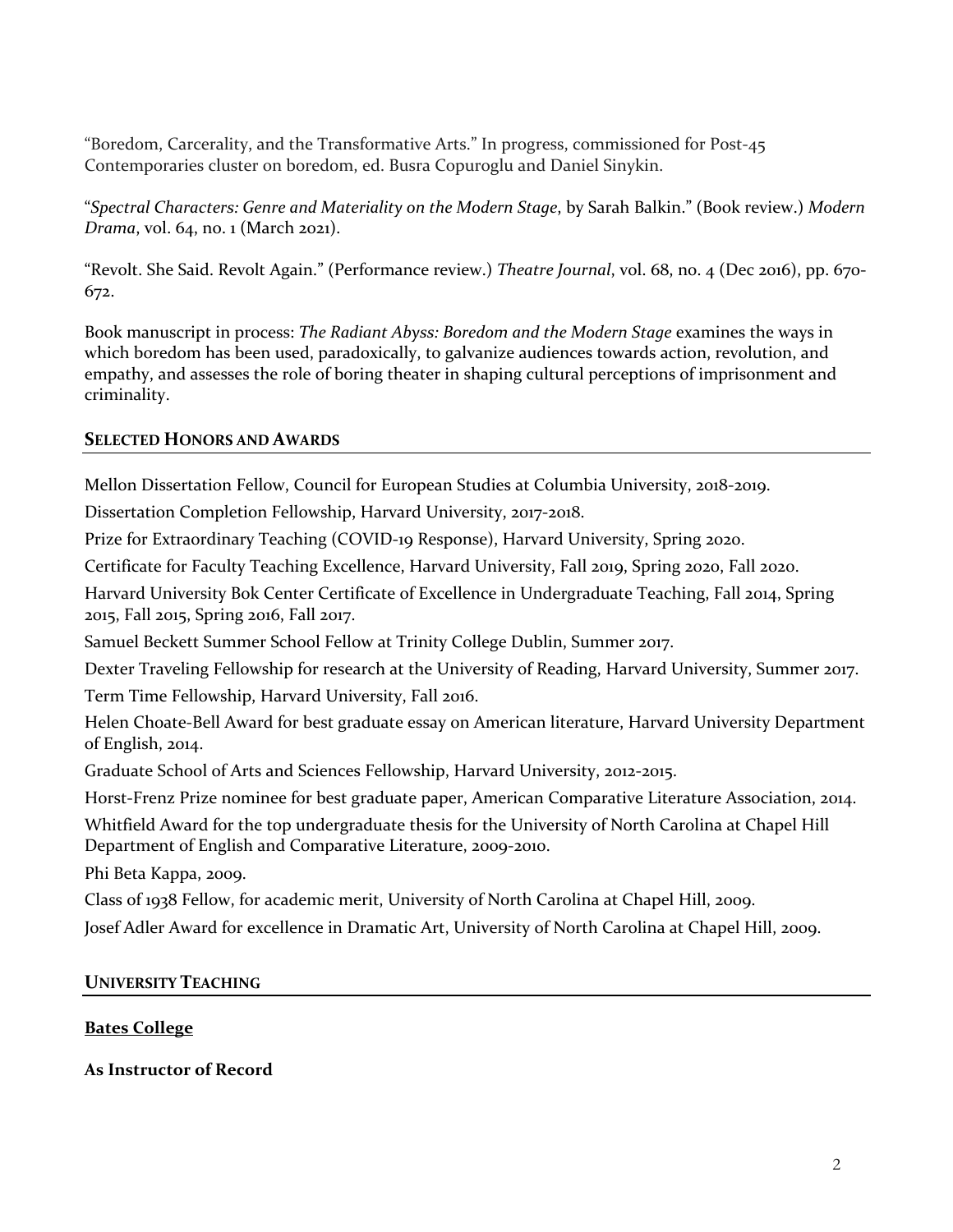| Prison, Abolition, and the Arts (Theater 306)                                | Spring 2022 |
|------------------------------------------------------------------------------|-------------|
| Gender, Politics, Performance (Gender Studies/Theater 116)                   | Spring 2022 |
| Boredom (Theater S39)                                                        | Summer 2022 |
| Introduction to Performance Studies (Theater and Dance 105)                  | Fall 2021   |
| Devising Performance (Theater and Dance 202)                                 | Fall 2021   |
| Theater and Inequity (Theater $360C$ )                                       | Fall 2021   |
| Devising the Spiritual in Art: Kandinsky and Physical Theater (Theater 360B) | Fall 2021   |

# **Harvard University**

# **As Instructor of Record**

| Spring 2021       |
|-------------------|
| Spring 2020, 2021 |
|                   |
| Fall 2020         |
|                   |
| Spring 2020       |
|                   |
| <b>Fall 2019</b>  |
|                   |
| Spring 2017       |
| Spring 2016       |
|                   |
|                   |
|                   |
| Spring 2017       |
|                   |
|                   |
| Fall 2015         |
|                   |
|                   |
| Spring 2015       |
|                   |
|                   |
| Fall 2014         |
|                   |
|                   |
|                   |
|                   |
| Spring 2012       |
|                   |
| Spring 2010       |
|                   |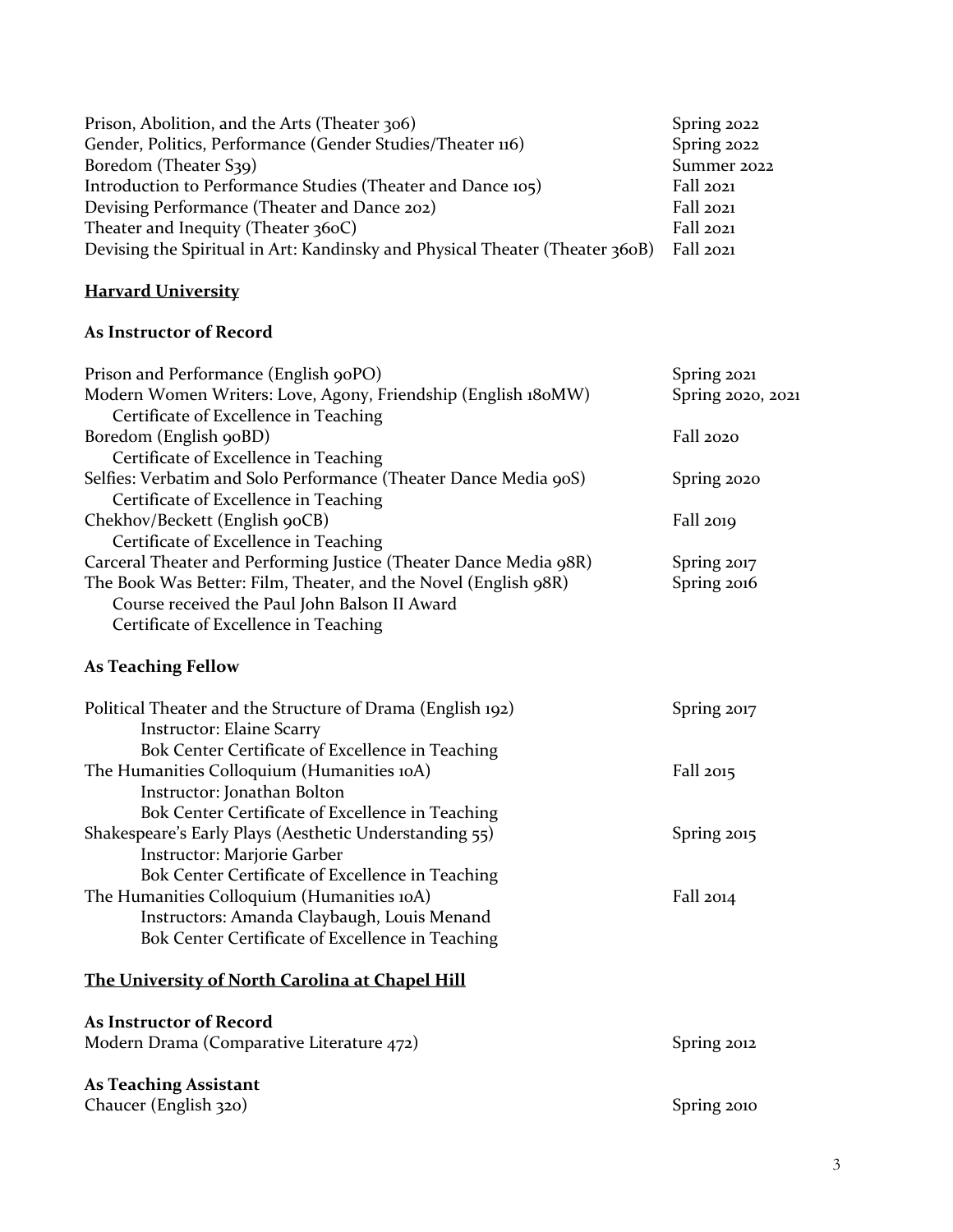# Instructor: Theodore Leinbaugh

# **CONFERENCE PRESENTATIONS**

Council for European Studies International Conference, Web, June 2021. "'The Machine Always Works:' Sophie Treadwell, State Violence, and the Representation of Criminality."

American Comparative Literature Association, Chicago, IL, March 2020 (Cancelled due to COVID-19). "'Everybody loves God—even if he's got fat hands': The Rhythmic Self-Analytic of *Machinal*."

American Society for Theater Research, Arlington, VA, November 2019. "Crocodile Tears: Performing Sincerity in the Reality TV Confessional."

Modernist Studies Association, Columbus, OH, November 2018. "Symbolist Glitter."

American Society for Theater Research, San Diego, CA, November 2018. "How to Lose a Prize in Ten Days: Maeterlinck's Post-Nobel Turn to Oblivion."

American Comparative Literature Association, Los Angeles, CA, March 2018. "Caged Dynamics: Beckett and the Treatment Era of the American Correctional Association."

Annual Conference of the Samuel Beckett Summer School, Dublin, Ireland, July 2017. "To affect and be affected: Heideggerian Beckett."

American Society for Theater Research, Minneapolis, MN, November 2017. "All this time changing': Beckett, Time, and Boredom."

Harvard University Department of English Symposium, Cambridge, MA, November 2016. "Affect Theory Papier Mâché."

American Literature Association, Boston, MA, May 2015. "The Commonplace and the Exception: Randall Jarrell and *Three Sisters*."

American Comparative Literature Association, New York, NY, March 2014. "The Chekhovian Bourgeoisie." *\*Presentation nominated for the Horst-Frenz Award for Best Graduate Student Paper*

Harvard Theater and Performance Colloquium, Cambridge, MA, February 2014. "Understand how bad and boring your lives are!' Chekhov and the Paradox of Attention"

#### **PANELS AND SYMPOSIA ORGANIZED**

"Housing Inequity and Racial Justice: An Interdisciplinary Roundtable," Bates College and Bowdoin College, Lewiston, ME, October 2021.

"Queer Arts, Unified and Diverse," Modernist Studies Association, Columbus, OH, November 2018.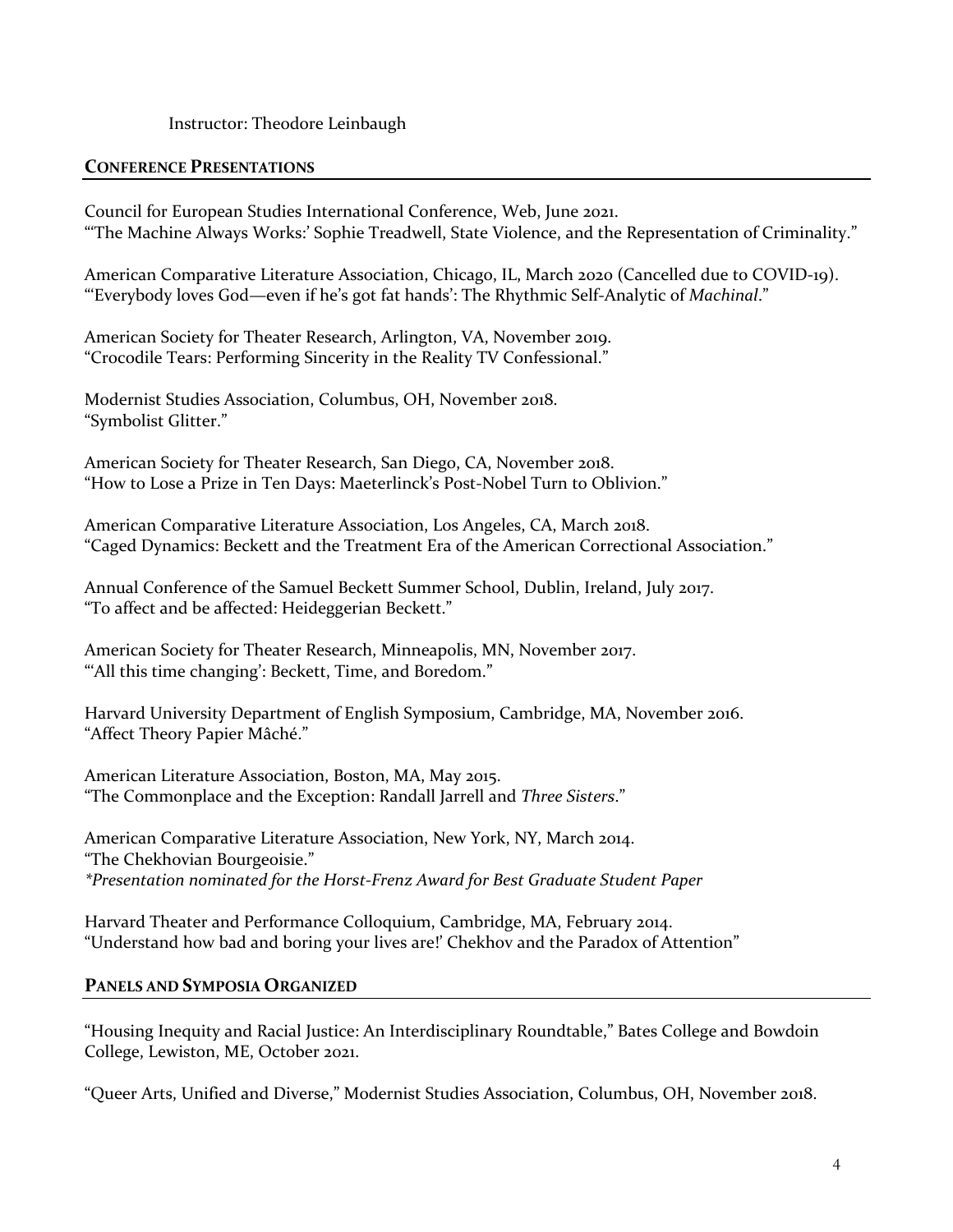"Queering Panaesthetics," Seminar with Teresa Trout, Modernist Studies Association, Columbus, OH, November 2018.

"Affect/Activism," Harvard University/Brown University Performance Studies Symposium, Cambridge, MA, April 2016.

"The Future of Theater at Harvard," Moderated forum for the roll out of Harvard College concentration in Theater, Dance, and Media, Cambridge, MA, April 2015.

"Theater and the Image," Annual Symposium of the Harvard University Theater and Performance Colloquium, March 2015.

# **THEATER PRACTICE**

# **At Bates College (2021-present)**

*To the Sea and the Sun: A devised painting* (as director for Miguel Pacheco) *The Luck of the Irish* (as supervisor to dramaturg Diana Zhou, dir. Cliff Odle) *In the Wake of the Clock* (as director, devised performance) Faculty supervisor, Nimble Riot Devised Theater Collective

#### **At Harvard University (2016-2020).**

*Sand Art* (independent study advising Ariana Reines) *Replace* (as playwright, dir. Robert Kropf) *In '89* (production supervisor for Sarah Grammar) *Where is Best* (production supervisor for Eliza Mantz)

## **Selected dramaturgy**

*Playing Hot* (Ars Nova and Pipeline Theater, dir. Jaki Bradley) *Tales of the Lost Formicans* (Fordham University, dir. Nigel Smith)

#### **Selected devised/adapted works with Delta Boys Theater Company, Durham, NC (2009-2018).**

*Maeterlinck's Morbid Quartet* (Chatham Mills, as director) *Metamorphoses* (Historical Playmakers Theater, as director) *Happy New Years from Hell* (Dirty South Theater, co-dir. with Lucius Robinson, Kristin Parker) *Vertigo* (StreetSigns, as choreographer and actor, dir. Joseph Megel) *Cymbeline* (Chatham Mills, as actor, dir. Lucius Robinson) *Titus Andronicus* (Golden Belt, as choreographer/director, co-dir. with Carolyn McDaniel) *Julius Caesar* (NC Arboretum, as actor, dir. Noah Putterman) Who's Afraid of Virginia Woolf? (PlayMakers Repertory Company PRC<sup>2</sup>, as actor, dir. Greg Kable) *The Torture Garden* (Dirty South Theater, as actor, dir. Lucius Robinson) *Troilus and Cressida* (NC Arboretum, as actor, dir. Jaki Bradley) *The Jewish Wife* (Burning Coal Theater, actor/director, co-dir. Lucius Robinson) *Quad* and *Ohio Impromptu* (Common Ground Theater, actor/director, co-dir. Lucius Robinson) *Fistful of Love* (Little Green Pig Theatrical Concern, as actor, dir. Jay O'Berski) *Top Girls* (Manbites Dog Theater, as actor, dir. Jay O'Berski) *Second Empire Drawing Room* (in development)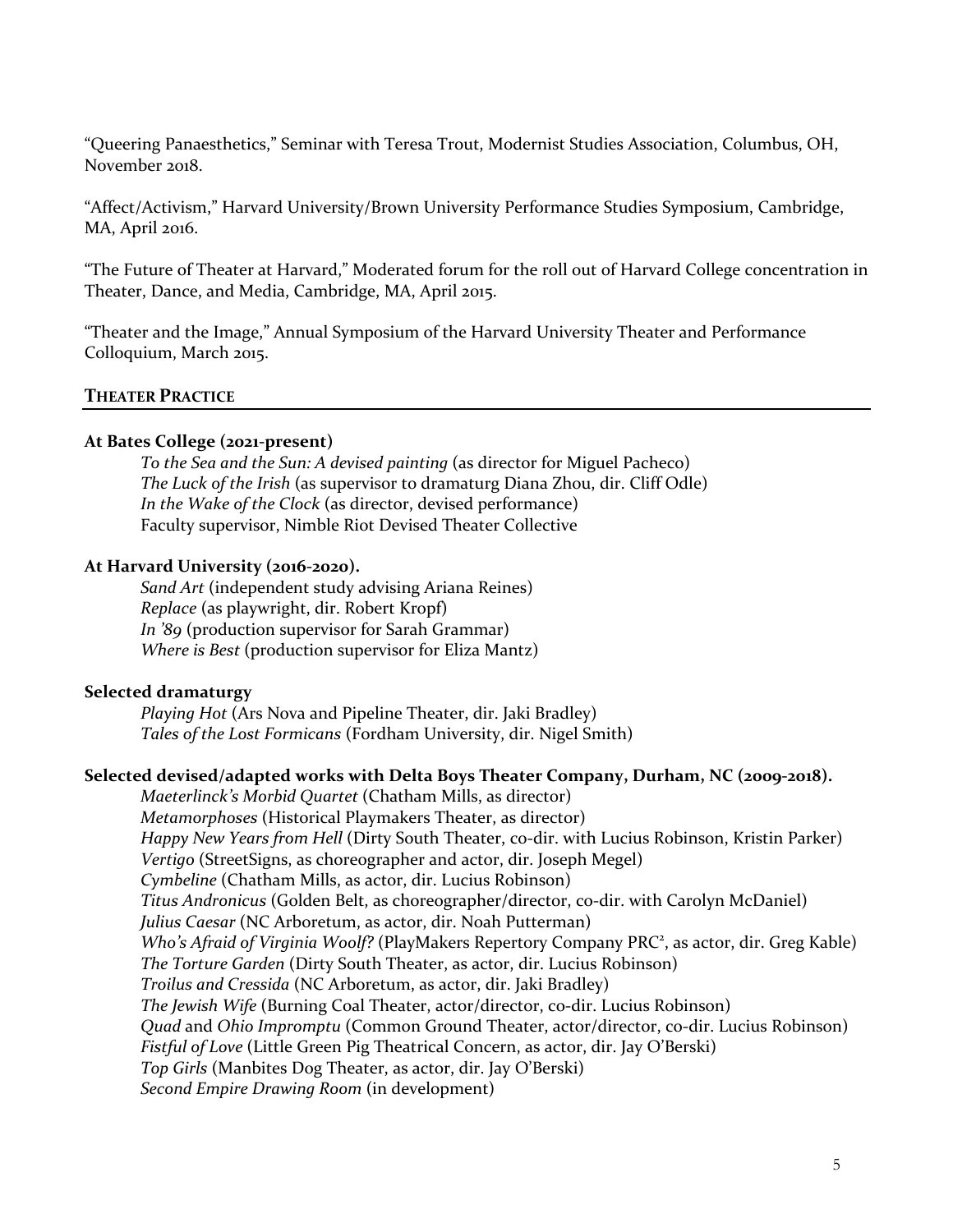# **With Cacolet Collective, New York, NY (2016-2018).**

*Miss Julie* (Brooklyn Fireproof, as actor, dir. Alisa Zhulina) *The Cherry Orchard Garage Sale: Everything Must Go* (Glasshouse, as actor, dir. Alisa Zhulina)

# **ADDITIONAL UNIVERSITY EMPLOYMENT AND SERVICE**

Mellon Transformational Curricular Grant Committee, Bates College Department of Theater, 2021-2022.

Mellon-CES Editorial Fellow in Literature, EuropeNow: Journal of Research and Art, 2018-2019.

Coordinator, Mahindra Humanities Center Interdisciplinary Workshop in World Theater, 2015-2016.

Coordinator, Harvard University Theater and Performance Colloquium, 2014-2015, 2016-2017.

Theater and Performance Open Rank Search Committee, Harvard Department of English, 2016.

University of North Carolina Class of 1938 Fellowship Selection Committee, 2010, 2012.

Member: Modern Language Association, American Comparative Literature Association, American Society for Theatre Research, Association for Theater in Higher Education, Modernist Studies Association.

Languages: French (reading, some speaking and writing), Spanish (reading)

#### **REFERENCES**

Martin Puchner Byron and Anita Wien Professor of Drama and of English and Comparative Literature Harvard University Department of English | Barker Center 12 Quincy Street | Cambridge, MA 02138 puchner@fas.harvard.edu 617-495-1139

Elaine Scarry Walter M. Cabot Professor of Aesthetics and General Theory of Value Harvard University Department of English | Barker Center 12 Quincy Street | Cambridge, MA 02138 escarry@fas.harvard.edu 617-496-6023

Philip Fisher Felice Crowl Reid Professor of English Harvard University Department of English | Barker Center 12 Quincy Street | Cambridge, MA 02138 pjfisher@fas.harvard.edu 617-496-4961

Derek Miller